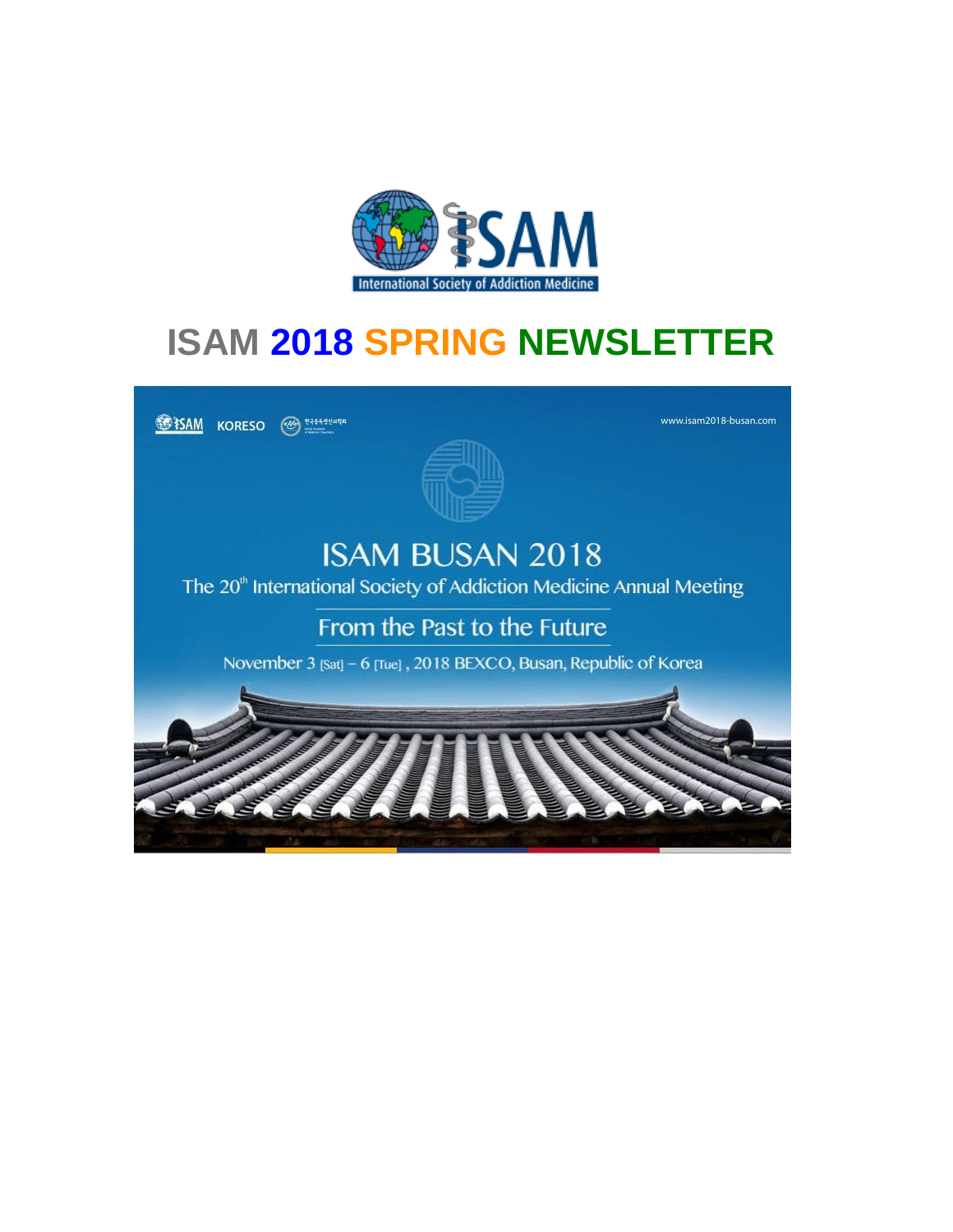#### **Online Registration Information**

| Category                                               | <b>Early Bird Rates</b><br>$\sim$ 31st May, 2018 | <b>Regular Rates</b><br>$\sim 31^{st}$ Aug, 2018 | <b>On-site Reg. Rates</b> |
|--------------------------------------------------------|--------------------------------------------------|--------------------------------------------------|---------------------------|
| <b>ISAM Members</b>                                    | 600,000                                          | 650,000                                          | 700,000                   |
| Affiliated Society Members                             | 650,000                                          | 700,000                                          | 750,000                   |
| Non-ISAM Members                                       | 700,000                                          | 800,000                                          | 900,000                   |
| Students/ Post-G/ Residents                            | 300,000                                          | 350,000                                          | 450,000                   |
| One Day Registration Fee                               | 400,000                                          |                                                  |                           |
| Paid Accompanying Persons<br>(Attending Symposiums)    | 200,000                                          | 250,000                                          | 350,000                   |
| Gala Dinner [5th Nov.(Mon)]                            |                                                  | 100,000                                          | 150,000                   |
| <b>Make a Registration</b><br><b>Call for Abstract</b> |                                                  |                                                  |                           |

#### **Key Dates**

| Deadline for Symposium &<br>Abstract(Oral and Poster) Submission | 31 May 2018            |  |
|------------------------------------------------------------------|------------------------|--|
| Deadline for Early Registration Fee                              | 31 May 2018            |  |
| Deadline for Speaker Abstracts for Accepted                      | By the End of May 2018 |  |
| Deadline for Regular Registration Fee                            | 31 August 2018         |  |
|                                                                  |                        |  |

#### Dear Colleagues,

Under the theme of Piddiction Medicine from the Past to the Future, The 20<sup>th</sup> International Society of Addiction Me<br>Annual Meeting(ISAM BUSAN 2018) will be held in Bexco, Busan, Korea on November 3 (Sat) - 6 (Tue), 2018 Medicine

The Organizing Committee is committed to hosting the scientific must-attend event of 2018, with a broad range<br>of plenary lectures, symposiums, young investigator's sessions, poster presentations, and lively social calendar

I hope you will accept my invitation to ISAM BUSAN 2018 and I look forward to welcoming you and your colleagues<br>to beautiful Dynamic Busari

See you in Busan!



#### Peace Movement of South & North Korea

l≡l∖

#### Inter-Korean summit to be held April 27: Unification **Ministry**

By Jung Min-kyung, for the Korea Herald

Until 31 May 2018

South and North Korea agreed Thursday to hold an inter-Korean summit on April 27 at the truce village of Panmunjeom, a joint statement released by Seoul's Ministry of Unification said.

et seq.



Over the last 5 years, South Korea has been ranked in top 50 of safest destinations for travelers in the world so please don't hesitate to register for the 20th ISAM Meeting in Busan - the second biggest city in South Korea! As the 2nd largest city in Korea, Busan is a safe, bustling city of approximately 3.6 million residents, and is located on the southeastern tip of the Korean peninsula. The Republic of Korea (Korea) is a country with a long history in culture and tradition, a safe country that has a lot to offer to travelers.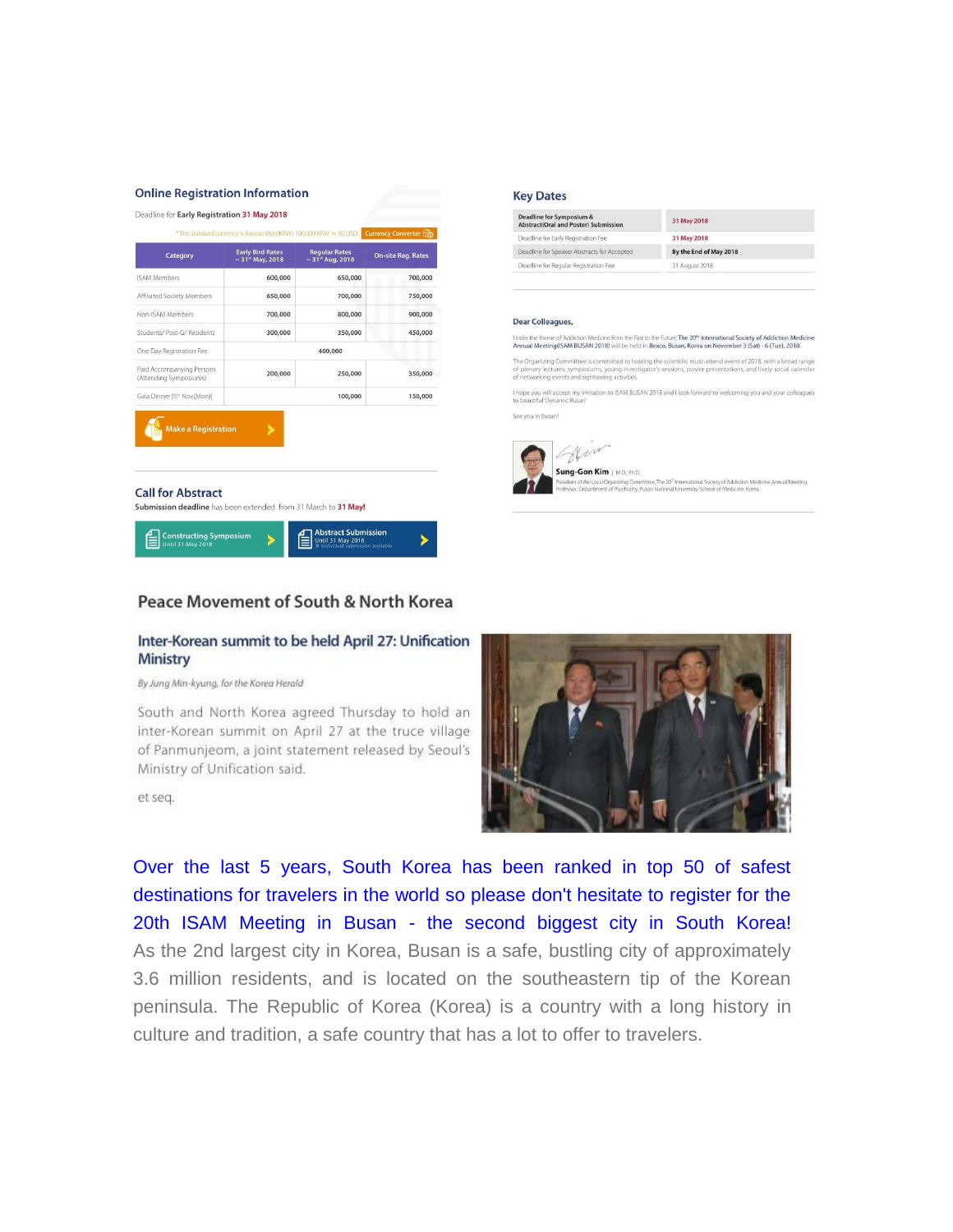Official Website: [www.isam2018-busan.com/2017/english/main/index\\_en.asp](http://trk-mkt.tason.com/CheckNew.html?TV9JRD05MzY5MjMzMzgx&U1RZUEU9TUFTUw==&RU1BSUxfSUQ9amFuLmtsaW1hc0B1Y2QuaWU=&TElTVF9UQUJMRT1FQkFEMDI2MA==&UE9TVF9JRD0yMDE4MDIyNjEwMDAxMDkwMjM1Mw==&VEM9MjAxODAzMTI=&S0lORD1D&Q0lEPTAwMQ==&URL=http://www.isam2018-busan.com/2017/english/main/index_en.asp) **Constructing Symposium:** [www.eiseverywhere.com/eSites/315898/Login](http://trk-mkt.tason.com/CheckNew.html?TV9JRD05MzY5MjMzMzgx&U1RZUEU9TUFTUw==&RU1BSUxfSUQ9amFuLmtsaW1hc0B1Y2QuaWU=&TElTVF9UQUJMRT1FQkFEMDI2MA==&UE9TVF9JRD0yMDE4MDIyNjEwMDAxMDkwMjM1Mw==&VEM9MjAxODAzMTI=&S0lORD1D&Q0lEPTAwMg==&URL=https://www.eiseverywhere.com/eSites/315898/Login) **Abstracts Submission:** [www.eiseverywhere.com/eSites/310535/Login](http://trk-mkt.tason.com/CheckNew.html?TV9JRD05MzY5MjMzMzgx&U1RZUEU9TUFTUw==&RU1BSUxfSUQ9amFuLmtsaW1hc0B1Y2QuaWU=&TElTVF9UQUJMRT1FQkFEMDI2MA==&UE9TVF9JRD0yMDE4MDIyNjEwMDAxMDkwMjM1Mw==&VEM9MjAxODAzMTI=&S0lORD1D&Q0lEPTAwMw==&URL=https://www.eiseverywhere.com/eSites/310535/Login)

## **THOUGHTS ON ADDICTION**

### **by Adrian Dunlop**

The recent development of a range of therapeutic options in the addiction field and translation of these into practice treatment has the potential to change the lives of our patients for the better. It is noteworthy that under the Obama presidency in the USA, a memo "Changing the Language of Addiction Treatment" was circulated to US Executive Heads of Departments and Agencies to encourage non-stigmatizing language by those bodies. While academic journals have for some time encouraged appropriate use of language it is a positive development to see government, at a senior level, follow this direction.

However, medications development and implementation also show great promise now in reducing the stigma associated with substance use problems in what is being treated and how treatment occurs.

Highly effective treatment for hepatitis C using direct acting anti-viral agents exists using genotype specific (G1: sofusbivir/ledipasvir, G3: sofusbivir/daclatisvir) and now pan-genotypic regimens, (sofosbuvir/velpatasvir**)**making treatment for easier to initiate by addiction specialists other specialists and generalists. Becoming HCV RNA free is a very important factor for many patients with histories of injecting drug use, not only to reduce their risk of cirrhosis and hepatocellular carcinoma but also stigma related to HCV positivity. The world of addiction treatment world needs to respond by treating patients who are HCV RNA positive in addition to accessible affordable DAA treatments for patients.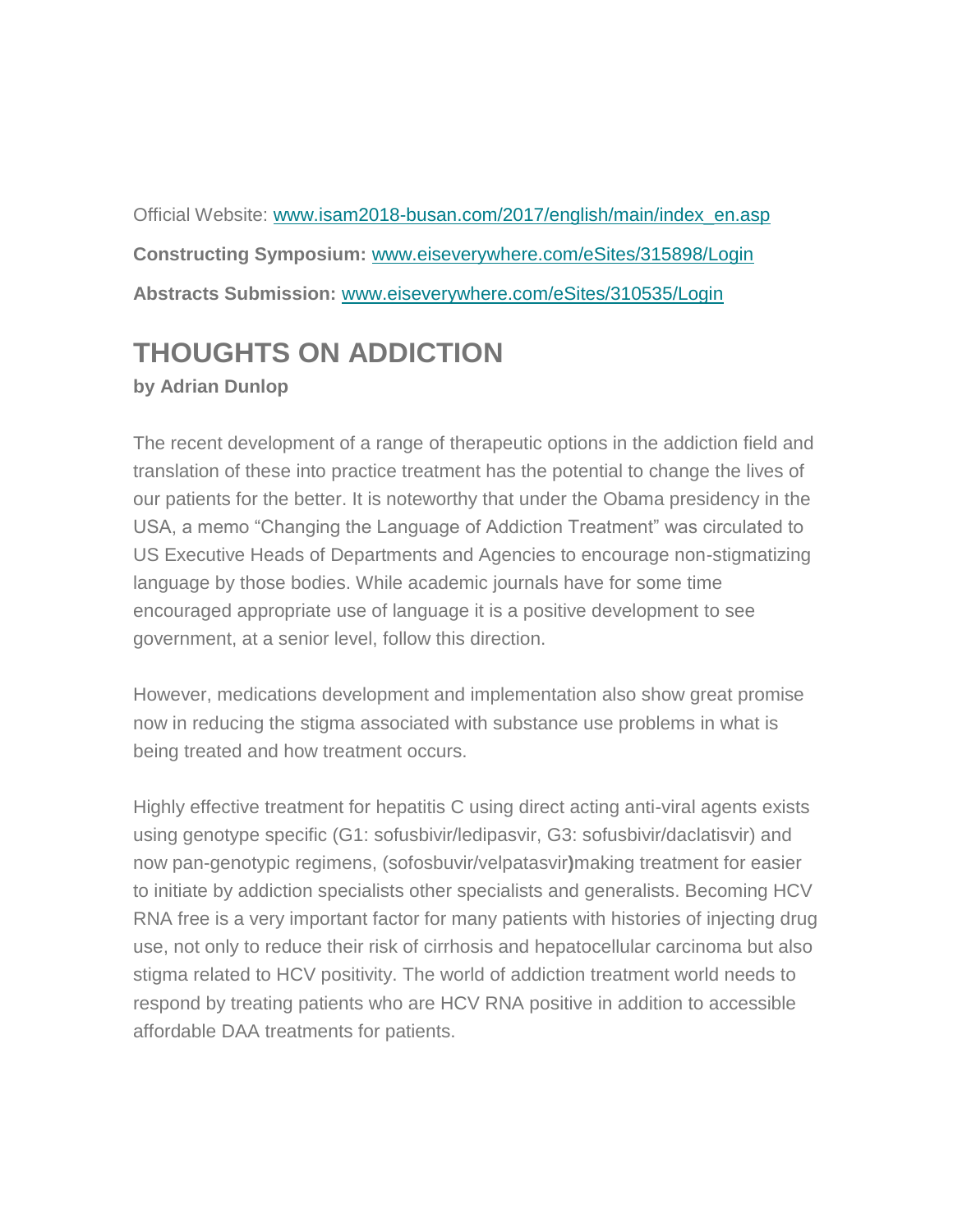Another recent important development is the increase in programs worldwide for take-home naloxone to prevent opioid overdose. While naloxone has been available to reverse opioid overdose for decades, implementation of use by those other than medical, nursing and ambulance staff has been more recent and is a welcome development. In the USA, with a dramatic increase in prescription and heroin overdoses over the past decade, training of police in naloxone administration has now occurred in several states. Training of peers and significant others (family and friends) in using naloxone to reverse overdose has meant that now there is wide availability of this important medicine to reduce fatal opiate overdoses. The WH draft international standards for drug treatment centers recommend take home naloxone programs should be available as part of clinical treatment of opioid use disorders. Again, uptake of this effective intervention is important.

A third recent development also promises to improve the lives of patients with substance use problems. While the USA and France have adopted models of buprenorphine dispensing that does not require supervised administration of doses at clinics or community pharmacies, many other jurisdictions across the world insist on supervised administration of this medication, in the form of buprenorphine or as buprenorphine-naloxone. Indeed, some criticism of the unsupervised dosing model is that diversion of doses for non-medical use can occur, resulting in non-opiate users being exposed to the drug (albeit with reduced risks of overdose compared to many full mopioid agonists), and some users injecting a preparation not developed for IV use, with resulting injection related injuries and other harms.

Three pharmaceutical companies have been developing small-volume, long acting depot buprenorphine preparations to treat opioid use disorders. Camurus and Braeburn have developed CAM 2038, with weekly and monthly depot injections of a range of buprenorphine doses, equivalent to 8 through to 32 mg doses). Indivior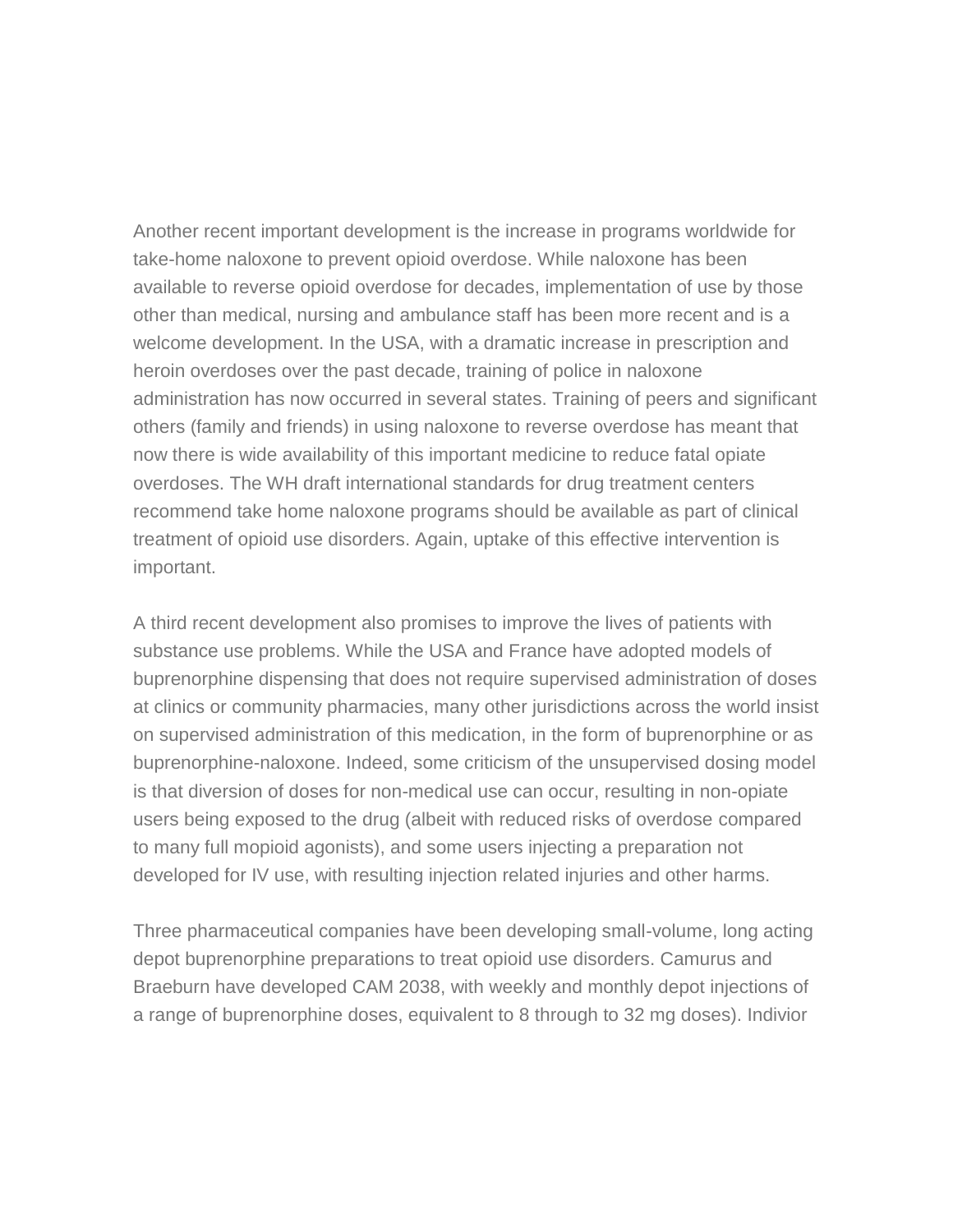(formerly Reckitt-Benckiser) have developed RBP6000, with high and low dose monthly depot injections. Both companies have completed phase 3 efficacy studies, with ongoing one year safety studies also completed.

These medications have the potential to significantly change the treatment landscape, especially in countries with supervised dosing buprenorphine models. The cost and burden of daily supervised dosing can be significant for many patients that could drastically be reduced with improvements in patient satisfaction and treatment outcomes. Depot buprenorphine treatment could reduce nonmedical use of buprenorphine. It will be interesting to see how implementation of these new preparations occurs.

The combination of these factors, reducing stigma at multiple levels including at administrative levels, uptake of HCV DAA therapies, improved availability of naloxone and the new buprenorphine preparations, are all promising developments in our field.

**Adrian Dunlop** is a Conjoint Professor, Faculty of Health, University of Newcastle, Australia, Director and Senior Staff Specialist, Drug and Alcohol Clinical Services for the Hunter New England Local Health District and Chief Addiction Medicine Specialist for the Ministry of Health, New South Wales, Australia. He is a Foundation Fellow of the Australasian Chapter of Addiction Medicine, Past-President of the Australasian Professional Society on Alcohol and other Drugs, member of the College of Problems on Drug Dependence, Society for the Study of Addiction, and the International Society for Addiction Medicine.

Bibliography and questions at the author: Adrian.Dunlop@hnehealth.nsw.gov.au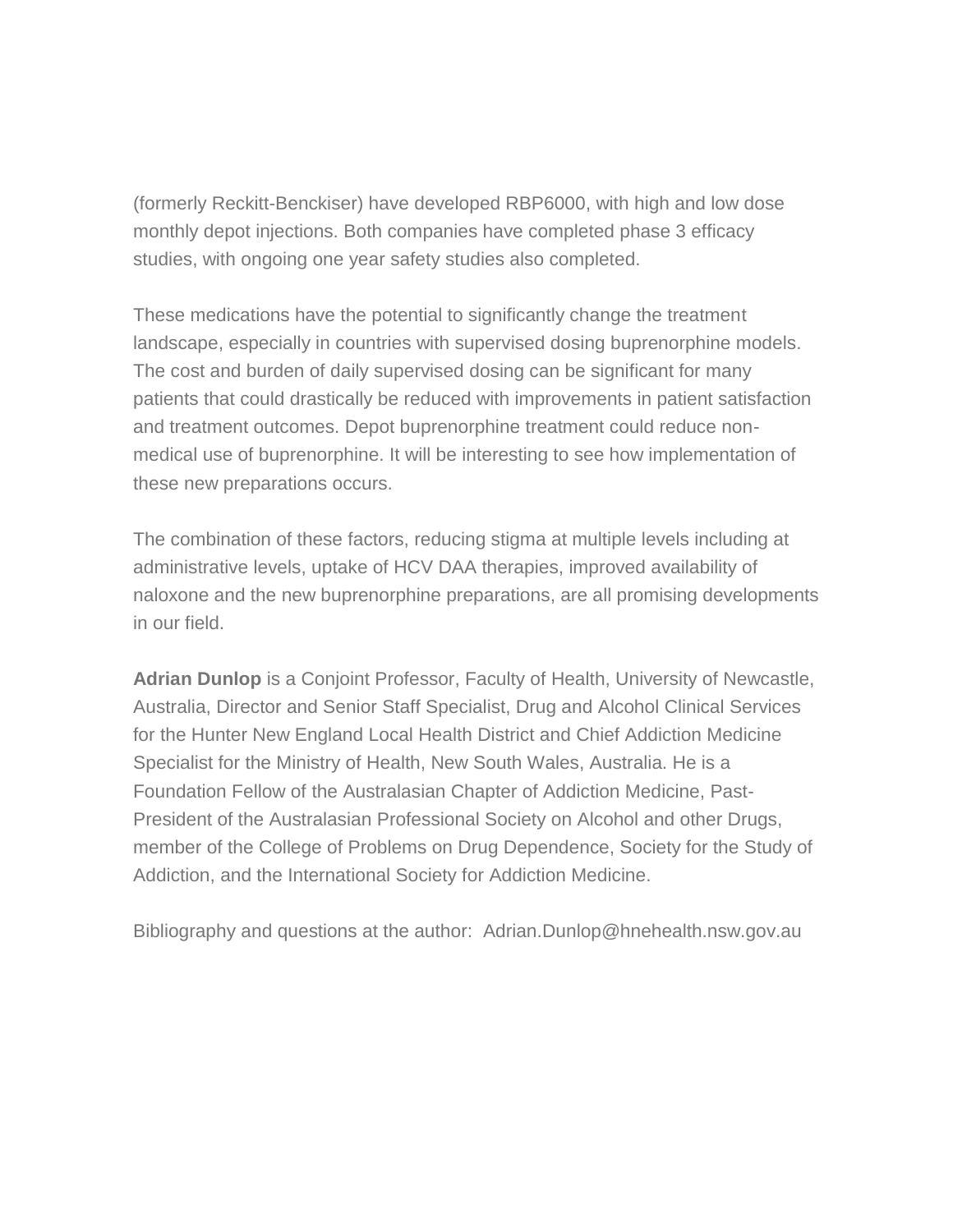

**More details at:** <http://www.europad.org/wadd-conference-2018.php>

\_\_ \_\_\_\_ \_\_\_\_\_ \_\_\_\_ \_\_\_\_ \_\_\_ \_\_\_ \_\_\_\_\_ \_\_

### **CALL FOR COVER ART!**

Photographers, Visual Artists and Art Enthusiasts of all mediums submit your original art to us to be considered for the art section of our ISAM Newsletter free of charge. Send high-quality images to office@isamweb.org by August 1st. Thank you so much for your support!

We're looking for photos and pictures that are striking, inviting, compelling, images that make the viewer look twice. In particular we seek images that are usable for an international newsletter, particularly images that are self-sufficient and don't lead the reader to expect additional explanation within the newsletter.